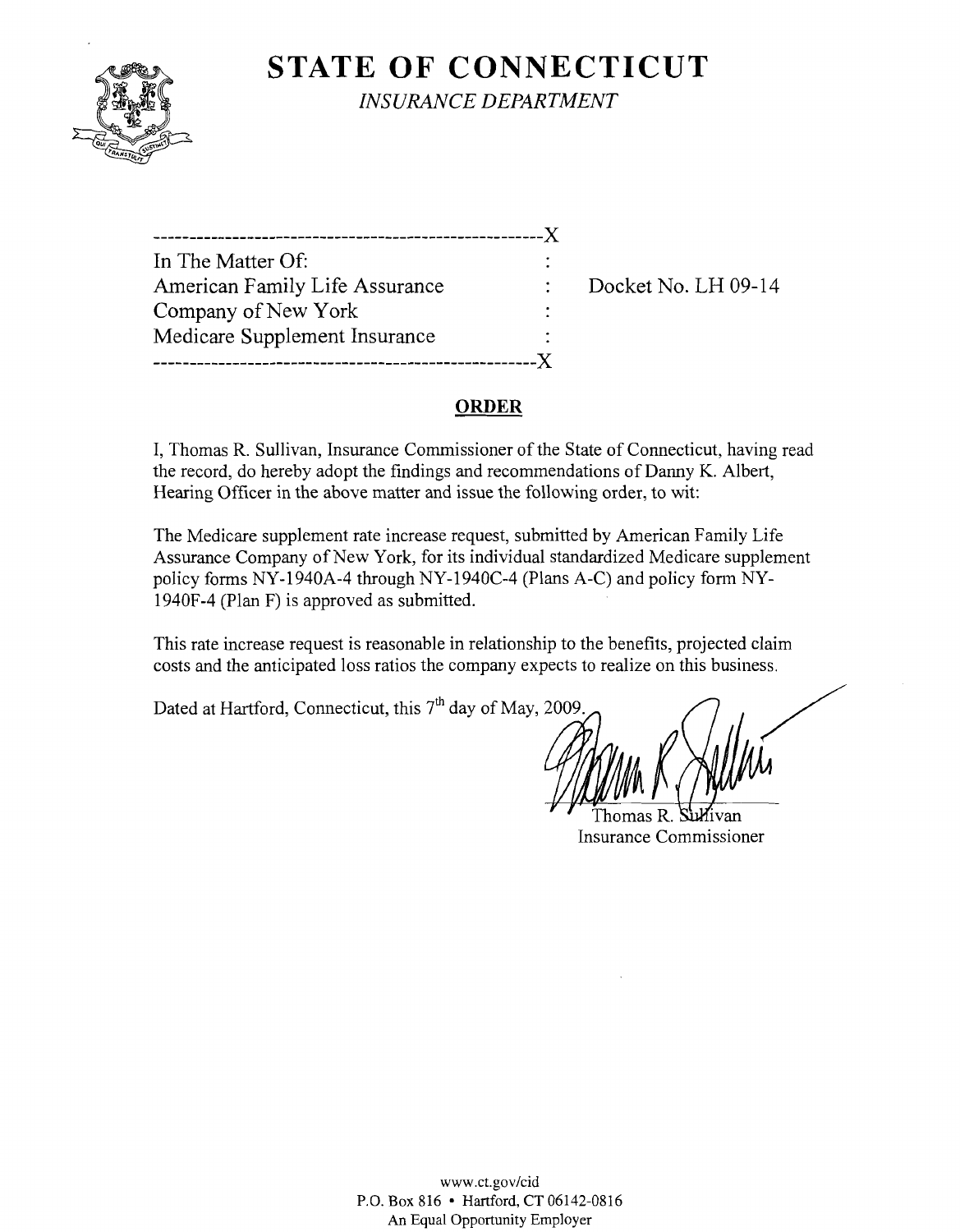

**STATE OF CONNECTICUT** *INSURANCE DEPARTMENT* 

| In The Matter Of:              |  |
|--------------------------------|--|
| American Family Life Assurance |  |
| Company of New York            |  |
| Medicare Supplement Insurance  |  |
|                                |  |

Docket No. LH 09-14

# **PROPOSED FINAL DECISION**

# **1. INTRODUCTION**

The Insurance Commissioner of the State of Connecticut is empowered to review rates charged for individual and group Medicare supplement policies sold to any resident of this State who is eligible for Medicare. The source for this regulatory authority is contained in Chapter 700c and Section 38a-495a of the Connecticut General Statutes.

After due notice a hearing was held at the Insurance Department in Hartford on April 28, 2009 to consider whether or not the rate increase requested by American Family Life Assurance Company of New York on its individual standardized Medicare supplement business should be approved.

No members from the general public attended the hearing.

No representatives from the company attended the hearing.

The hearing was conducted in accordance with the requirements of Section 38a-474, Connecticut General Statutes, the Uniform Administrative Procedures Act, Chapter 54 of the Connecticut General Statutes, and the Insurance Department Rules of Practice, Section 38a-8-1 et seq. of the Regulations of Connecticut State Agencies.

A Medicare supplement (or Medigap) policy is a private health insurance policy sold on an individual or group basis which provides benefits that are additional to the benefits provided by Medicare. For many years Medicare supplement policies have been highly regulated under both state and federal law to protect the interests of persons eligible for Medicare who depend on these policies to provide additional coverage for the costs of health care.

Effective December 1, 2005, Connecticut amended its program of standardized Medicare supplement policies in accordance with Section 38a-495a of the Connecticut General Statutes, and Sections 38a-495a-l through 38a-495a-21 of the Regulations of Connecticut Agencies. This program, which conforms to federal requirements, provides that all insurers offering Medicare supplement policies for sale in the state must offer the basic

> www.ct.gov/cid P.O. Box 816 • Hartford, CT 06142-0816 An Equal Opportunity Employer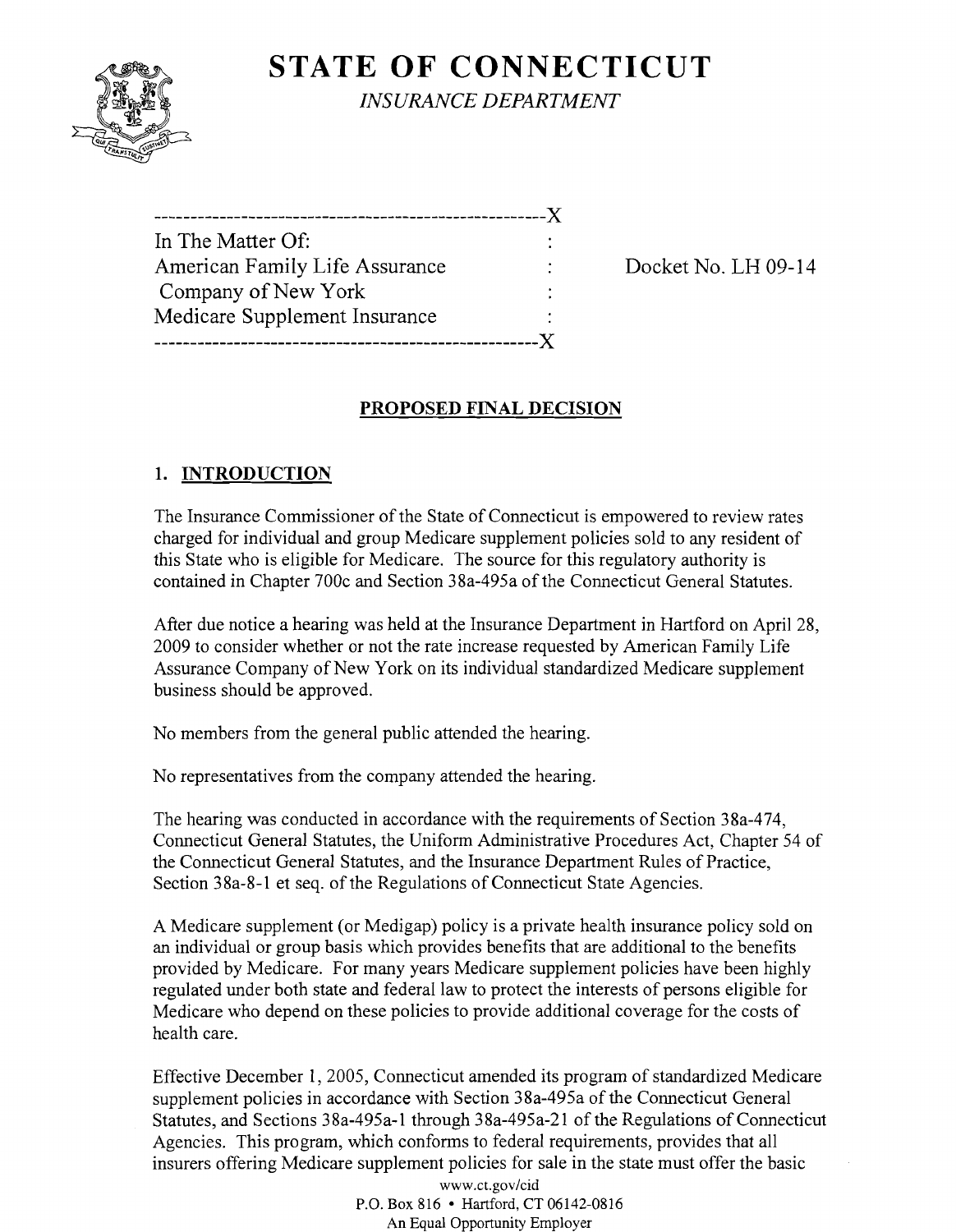"core" package of benefits known as Plan A. Insurers may also offer anyone or more of eleven other plans (Plans B through L).

Effective January 1,2006, in accordance with Section 38a-495c ofthe Connecticut General Statutes (as amended by Public Act 05-20) premiums for all Medicare supplement policies in the state must use community rating. Rates for Plans A through L must be computed without regard to age, gender, previous claims history or the medical condition of any person covered by a Medicare supplement policy or certificate.

The statute provides that coverage under Plan A through L may not be denied on the basis of age, gender, previous claims history or the medical condition of any covered person. Insurers may exclude benefits for losses incurred within six months from the effective date of coverage based on a pre-existing condition.

Effective October 1, 1998, carriers that offer Plan B or Plan C must make these plans as well as Plan A, available to all persons eligible for Medicare by reason of disability.

Insurers must also make the necessary arrangements to receive notice of all claims paid by Medicare for their insureds so that supplemental benefits can be computed and paid without requiring insureds to file claim forms for such benefits. This process of direct notice and automatic claims payment is commonly referred to as "piggybacking" or "crossover".

Sections 38a-495 and 38a-522 of the Connecticut General Statutes, and Section 38a-495a-l0 of the Regulations of Connecticut Agencies, state that individual and group Medicare supplement policies must have anticipated loss ratios of 65% and 75%, respectively. Under Sections 38a-495-7 and 38a-495a-l0 ofthe Regulations of Connecticut Agencies, filings for rate increases must demonstrate that actual and expected losses in relation to premiums meet these standards, and anticipated loss ratios for the entire future period for which the requested premiums are calculated to provide coverage must be expected to equal or exceed the appropriate loss ratio standard.

Section 38a-473 of the Connecticut General Statutes provides that no insurer may incorporate in its rates for Medicare supplement policies factors for expenses that exceed 150% of the average expense ratio for that insurer's entire written premium for all lines of health insurance for the previous calendar year.

### II. **FINDING OF FACT**

After reviewing the exhibits entered into the record of this proceeding, and utilizing the experience, technical competence and specialized knowledge of the Insurance Department, the undersigned makes the following findings of fact:

- 1. American Family Life Assurance Company of New York is requesting a rate increase of 8.5% on its individual standardized plans, A, B, C and F.
- 2. There were 17 policies in-force in Connecticut and 544 policies nationwide as of 9/30/08.
- 3. Plan A was offered to the disabled.